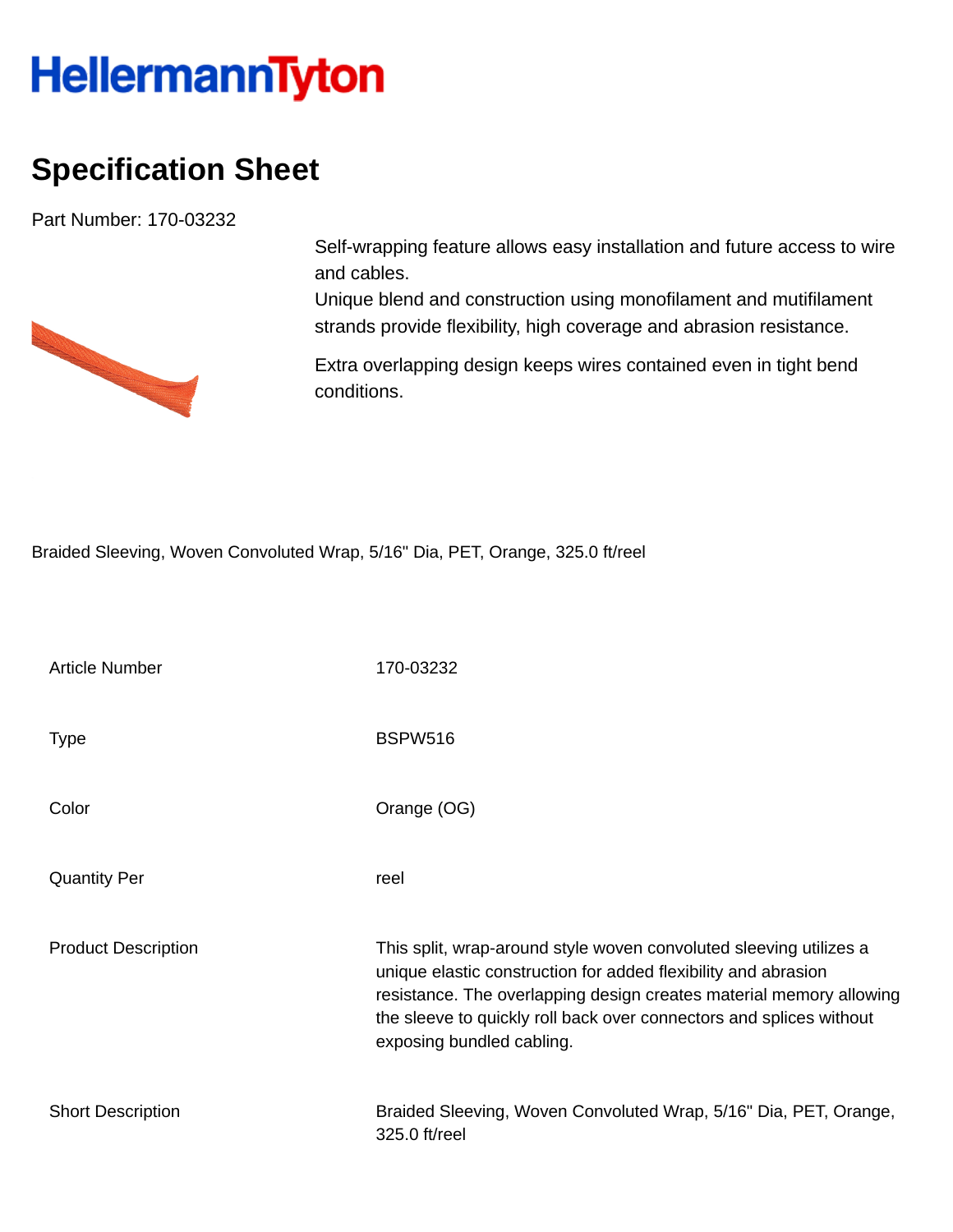| Length L (Imperial)                   | 325.0 |
|---------------------------------------|-------|
| Length L (Metric)                     | 99.1  |
| <b>Bundle Diameter Min (Imperial)</b> | 0.098 |
| <b>Bundle Diameter Min (Metric)</b>   | 2.5   |
| <b>Bundle Diameter Max (Imperial)</b> | 0.31  |
| <b>Bundle Diameter Max (Metric)</b>   | 8.0   |
| Diameter D (Imperial)                 | 0.313 |
| Diameter D (Metric)                   | 8.0   |
| Nominal Diameter (Imperial)           | 0.315 |
| Nominal Diameter (Metric)             | 8.0   |
| Wall Thickness WT (Imperial)          | 0.027 |
| Wall Thickness WT (Metric)            | 0.7   |